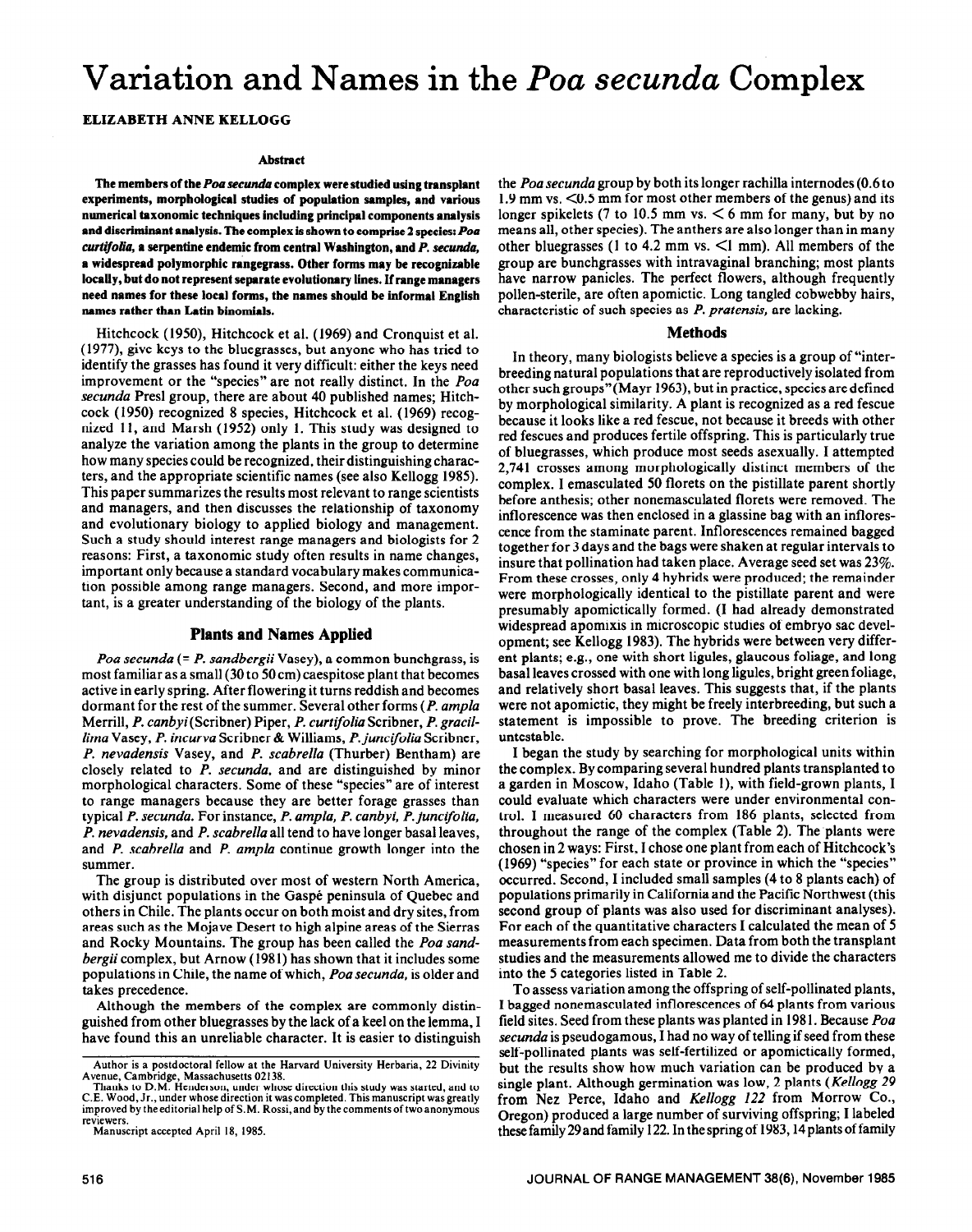| State or<br>province | County                      | "Species"     | Collection<br>number <sup>2</sup>            | State or<br>province | County             | "Species"             | Collection<br>number <sup>2</sup> |
|----------------------|-----------------------------|---------------|----------------------------------------------|----------------------|--------------------|-----------------------|-----------------------------------|
| <b>CALIFORNIA</b>    | El Dorado                   | P. canbyi     | 365                                          |                      | Oneida             | P. scabrella          | 235, 242, 247                     |
|                      | Fresno                      | P. gracilima  | 382, 383, 384                                |                      | Power              | P. secunda            | 83, 84                            |
|                      | Inyo                        | P. gracillima | 379, 380 A-C                                 |                      | Twin Falls         | P. secunda            | 51                                |
|                      | Kern                        | P. scabrella  | 315, 380 G-I                                 |                      | Valley             | P. gracillima         | 278, 280, 281                     |
|                      | Los Angeles                 | P. nevadensis | 317, 318, 319, 320                           |                      |                    |                       |                                   |
|                      |                             | P. scabrella  | 316, 321                                     | <b>NEVADA</b>        | Elko               | P. nevadensis         | 238, 239, 241                     |
|                      | Madera                      | P. gracillima | 373, 374, 377                                |                      | Washoe             | P. nevadensis         | 345                               |
|                      |                             | P. scabrella  | 375, 376                                     |                      |                    | P. scabrella          | 346                               |
|                      | Mono                        | P. gracillima | 367, 368, 369                                |                      |                    |                       |                                   |
|                      |                             | P. incurva    | 370, 372                                     | <b>OREGON</b>        | Gilliam            | P. secunda            | 23                                |
|                      |                             | P. secunda    | 366                                          |                      | Grant              | P. canbyi             | 144, 149, 150                     |
|                      | Monterey                    | P. canbyi     | 341, 344                                     |                      |                    | P. incurva            | 134                               |
|                      |                             | P. nevadensis | 338, 340, 342, 343                           |                      |                    | P. juncifolia         | 154                               |
|                      |                             | P. scabrella  | 332, 334, 335, 336,                          |                      | Jackson            | P. gracillima         | 170                               |
|                      |                             |               | 337, 339                                     |                      |                    | P. scabrella          | 160                               |
|                      | Placer                      | P. scabrella  | 364                                          |                      |                    | P. secunda            | 165                               |
|                      | Riverside                   | P. canbyi     | 304                                          |                      | Klamath            | P. canbyi             | 156                               |
|                      |                             | P. scabrella  | 307, 310, 311, 312,                          |                      |                    | P. secunda            | 159                               |
|                      |                             |               | 313                                          |                      | Malheur            | P. canbyi             | 347                               |
|                      | San Bernardino P. scabrella |               | 314                                          |                      |                    | P. juncifolia         | 348                               |
|                      | San Diego                   | P. nevadensis | 288, 302                                     |                      | Morrow             | P. canbyi             | 126                               |
|                      |                             | P. scabrella  | 298                                          |                      |                    | P. secunda            | 122                               |
|                      | San Luis                    | P. scabrella  | 331                                          |                      | Multnomah          | P. gracillima         | 249, 253, 256, 258,               |
|                      | Obispo                      |               |                                              |                      |                    | var. <i>multnomae</i> | 259, 263, 264, 265                |
|                      | Santa Barbara               | P. canbyi     | 324, 329                                     |                      | Sherman            | P. ampla              | 19, 21                            |
|                      |                             | P. scabrella  | 322, 323, 325, 330                           |                      |                    | P. canbyi             | 20, 22                            |
|                      |                             |               |                                              |                      | Wasco              | P. secunda            | 18, 27                            |
| <b>IDAHO</b>         | Bannock                     | P. secunda    | 85                                           |                      |                    |                       |                                   |
|                      | Bonneville                  | P. canbyi     | 70                                           | <b>OUEBEC</b>        | <b>Bonaventure</b> | P. canbyi             | 363                               |
|                      |                             | P. nevadensis | 78, 79                                       |                      | Gaspé              | P. canbyi             | 358                               |
|                      |                             | P. scabrella  | 65, 82                                       |                      | Rimouski           | P. canbyi             | 351                               |
|                      |                             | P. secunda    | 73,80                                        | <b>UTAH</b>          | <b>Box Elder</b>   | P. nevadensis         | 237                               |
|                      | <b>Butte</b>                | P. nevadensis | 47                                           |                      | Cache              | P. nevadensis         | 236                               |
|                      |                             | P. secunda    | 43, 45, 48                                   |                      |                    |                       |                                   |
|                      | Cassia                      | P. secunda    | 53                                           | <b>WASHING-</b>      | Adams              | P. ampla              | 274                               |
|                      | Clark                       | P. scabrella  | 56, 248                                      | <b>TON</b>           |                    |                       |                                   |
|                      |                             | P. secunda    | 55                                           |                      | Franklin           | P. juncifolia         | 270                               |
|                      | Custer                      | P. canbyi     | 174, 186, 190                                |                      | Garfield           | P. ampla              | 268                               |
|                      |                             | P. gracillima | 35, 36, 179, 206,                            |                      | Grant              | P. secunda            | 97, 98                            |
|                      |                             |               | 180                                          |                      | Kittitas           | P. ampla              | 101                               |
|                      |                             | P. incurva    | 209, 196, 198, 203                           |                      |                    | P. curtifolia         | 103, 104, 105, 227,               |
|                      |                             |               | 204, 205                                     |                      |                    |                       | 232, 233                          |
|                      |                             | P. scabrella  | 42                                           |                      |                    | P. nevadensis         | 99                                |
|                      |                             | P. secunda    | 33, 37, 38, 86, 210                          |                      |                    | P. secunda            | 102                               |
|                      | Fremont                     | P. secunda    | 60                                           |                      | Spokane            | P. secunda            | 14.15                             |
|                      | Idaho                       | P. canbyi     | 29, 30, 31, 113, 114                         |                      | Whitman            | P. ampla              | 274                               |
|                      |                             | P. gracillima | 282, 283                                     |                      | Yakima             | P. juncifolia         | 266, 267                          |
|                      |                             | P. secunda    | 32, 111, 118                                 |                      |                    | P. secunda            | 110                               |
|                      | Latah                       | P. secunda    | 1, 2, 3, 4, 5, 6, 7,<br>8, 9, 10, 11, 12, 13 |                      |                    |                       |                                   |
|                      | Lemhi                       | P. canbyi     | 217, 218                                     |                      |                    |                       |                                   |
|                      |                             | P. gracillima | 221                                          |                      |                    |                       |                                   |
|                      |                             | P. incurva    | 222, 223, 224                                |                      |                    |                       |                                   |
|                      |                             | P. juncifolia | 215                                          |                      |                    |                       |                                   |
|                      |                             | P. nevadensis | 214                                          |                      |                    |                       |                                   |
|                      |                             | P. secunda    | 94, 211                                      |                      |                    |                       |                                   |

#### **Table 1. Plants grown in common garden.**

'Naming follows Hitchcock et al. (1969) insofar as possible. Many specimens cannot be reliably named, however, and determinations vary according to the key used and the taxonomist doing the identification. Names used in this table are simply to indicate sampling.

<sup>2</sup>All numbers are for Kellogg collections. One to eight representatives of each collection were transplanted to the common garden. Herbarium vouchers of numbers 1 through 28.<br>are on deposit at ID; numbers 288 through 384

listed in section V of Table 2. groups.

After collecting the data, I analyzed it using univariate, bivar- For multivariate analyses, I used principal components analysis iate, and multivariate statistical techniques. Histograms of each of (PCA) and discriminant analysis, performing several analyses on divided the complex into groups. Bivariate plots between pairs of

29 and 17 of family 122 flowered. These I scored for the characters characters also were done to see if the combinations defined

the quantitative characters were plotted to see if any character different sets of plants and characters. Both methods treat each divided the complex into groups. Bivariate plots between pairs of plant as a point in multid is a taxonomic character. They mathematically "look at"the cloud

 $\cdot$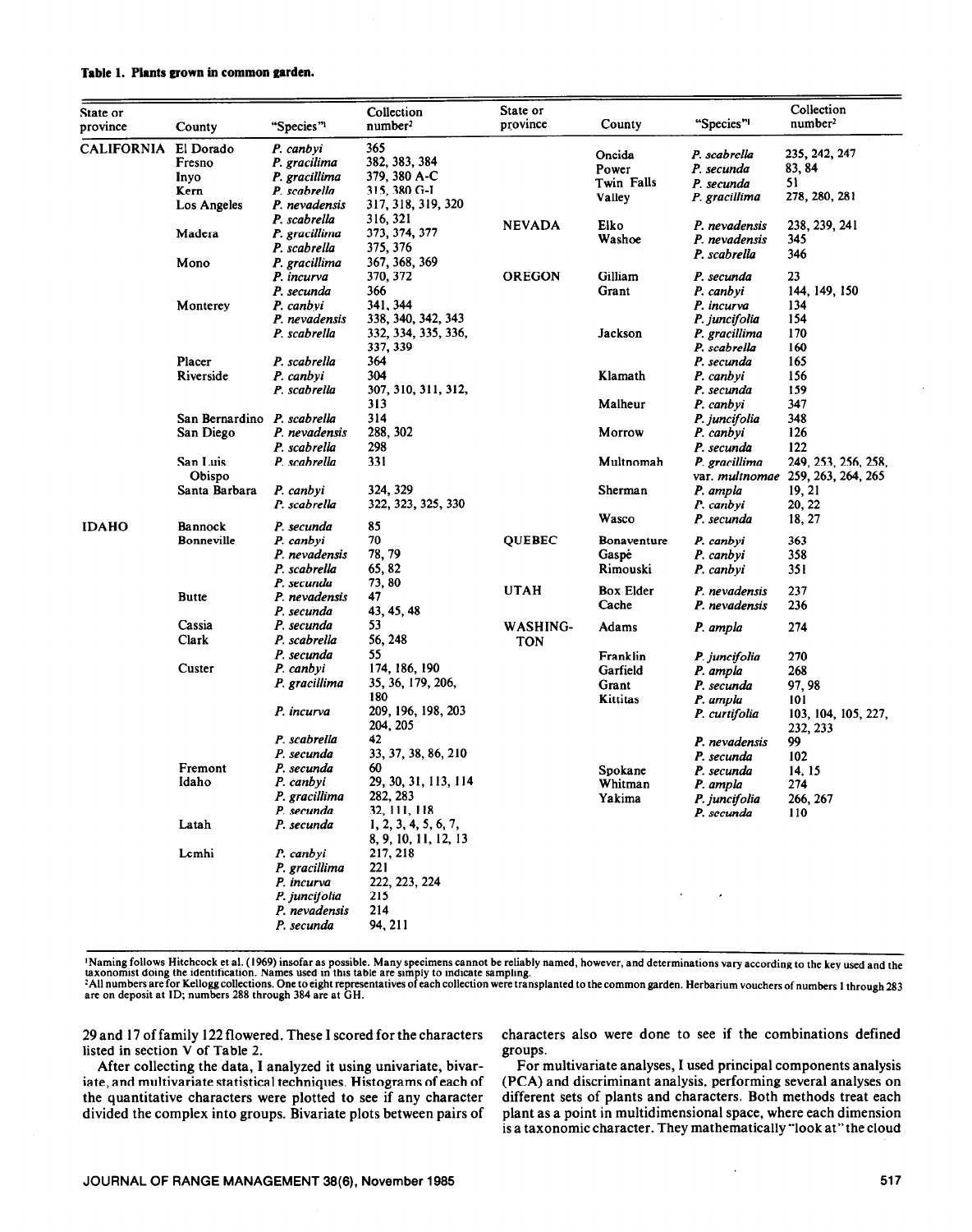#### **Table 2. Characters studied.**

**I. Invariant or nearly so** 

**1. habit; 2. ligule scabrosity; 3. ligule decurrence; 4. cilia on leaf margin; 5. leaf margin scabrosity; 6. panicle branch scabrosity; 7. rachis scabrosity; 8. glume keel scabrosity; 9 cilia on glume margin; 10. glume apex shape; 11. lemma apex shape; 12. cilia on lemma margin; 13. number of lemma nerves** 

**II. Environmentally controlled** 

**14. culm color; 15. leaf involution; 16. leaf glaucousness** 

- **III. Varying as much within an individual as within complex 17. number of 1st glume nerves; 18. number of 2nd glume nerves; 19. glume scabrosity next to keel; 20. leaf midvein scabrosity**
- **IV. Varying as much within a population as within complex 21. culm scabrosity; 22. culm width; 23. sheath scabrosity; 24. abaxial leaf scabrosity; 25. adaxial leaf scabrosity; 26. no. panicle branches 1st**  node; 27. no. panicle branches 2nd node; 28. no. panicle branches 3rd **node; 29. rachilla pubescence; 30. tuft of hairs on callus; 31. lemma scabrosity; 32. amount of lemma pubescence; 33. distribution lemma pubescence; 34. length lemma hairs; 35. amount of palea pubescence; 36. palea keel hairs or teeth; 37. palea pubescent or glabrous; 38. lodicule shape**
- **V.** Range of variation overlapping within population

**39. plant height; 40. flag leaf height; 41. flag leaf length; 42. basal leaf length; 43. panicle shape; 44. panicle length; 45. distance lst-2nd panicle node; 46. distance 2nd-3rd panicle node; 47. leaf width; 48. ligule shape; 49. ligule length; 50. florets per spikelet; 51. length 1st rachilla internode; 52. spikelet length; 53. 1st glume length; 54. 2nd glume length; 55. 1st glume width; 56. 2nd glume width; 57. lemma length; 58. palea length; 59. anther length; 60. lodicule length** 

of points in hyperspace and draw an axis through its longest dimension. A second axis is placed at right angles to the first and through the next longest dimension, and so on for as many axes as there are taxonomic characters. This has the effect of representing most of the variation on the first few axes, so that, if the first 2 axes are drawn on paper and the points then plotted relative to these axes, the points will be spread out as much as possible while still retaining the same relationships to each other that they had in hyperspace. This plot of points (plants) on the new axes may show discontinuities among groups of plants. Each of the new axes is a linear combination of several taxonomic characters; these are said to be "loaded" on that axis. By examining the loadings, one can determine which characters are responsible for most of the differences among the plants. (For a more detailed, nontechnical description of factor analysis, see Gould, 198 1, p. 234-255). PCA picks out very distinct groups of plants, but may blur the distinction between recognizable but fairly similar species. In other words, PCA finds a group of plants (a species) to be discrete only if it is quite distinct.<sup>1</sup>

Discriminant analysis, on the other hand, imposes maximum discrimination among groups; it is useful in conjunction with PCA, because it is biased in the opposite direction. Thus nondiscrimination of groups convincingly shows their morphological indistinctness, but discrimination does not prove the groups are discrete. Discriminant analysis requires that plants be assigned to groups. For the groups, I used 26 populations of plants primarily from California and the Pacific Northwest; each population sample consisted of 4 to 8 plants.

#### **Results**

The 60 measured characters are divided into 5 categories (Table 2): 1. Nonvarying or nearly so; II. Environmentally controlled; III. Varying as much within an individual as within the complex; IV. Varying as much within a population as within the complex; V. Ranges overlapping between populations. The 3 characters in the second category, "Environmentally controlled," have been used as key characters. *Poa secundas.s.* has often been distinguished from the rest of the complex because the culm turns red on drying. However, this proved to be strongly affected by environment. Plants in the greenhouse never developed a red color; some plants that were red in the field turned green in the garden. Leaf rolling was similar; many observers have placed plants with rolled leaves in separate species from those with flat leaves (e.g., *P. juncifolia vs. P. ampla).* I found that leaf rolling was entirely controlled by the



Fig. 1. Range of variation for extent of lemma pubescence compared within and among populations. Each bar represents a separate popula*tion. The narrow horizontal* **line** *shows the ranges of values for that population, the narrow vertical line the mean, and the broad horizontal bar extends one standard deviation on either side of rhe mean. Horizontal scale represents the full range of variation in rhe complex. (Figures 1 and 2 modifiedfrom Kellogg, 1985).* 

**<sup>&#</sup>x27;There are 2 other limitations to PCA. First, it tends to bestronglyaffected by outliers, and second, it is not designed for two- or three-state characters and will often weight those characters disproportionately. In this case, these 2 limitations did not affect the results. After discovering that** *Pou curtifolia was* **distinct and appeared as a set of outlying points in the analysis, I removed it from subsequent analyses. I also did a PCA with all binary and several-state characters removed. The results were not materially different from those shown in Figure 3.**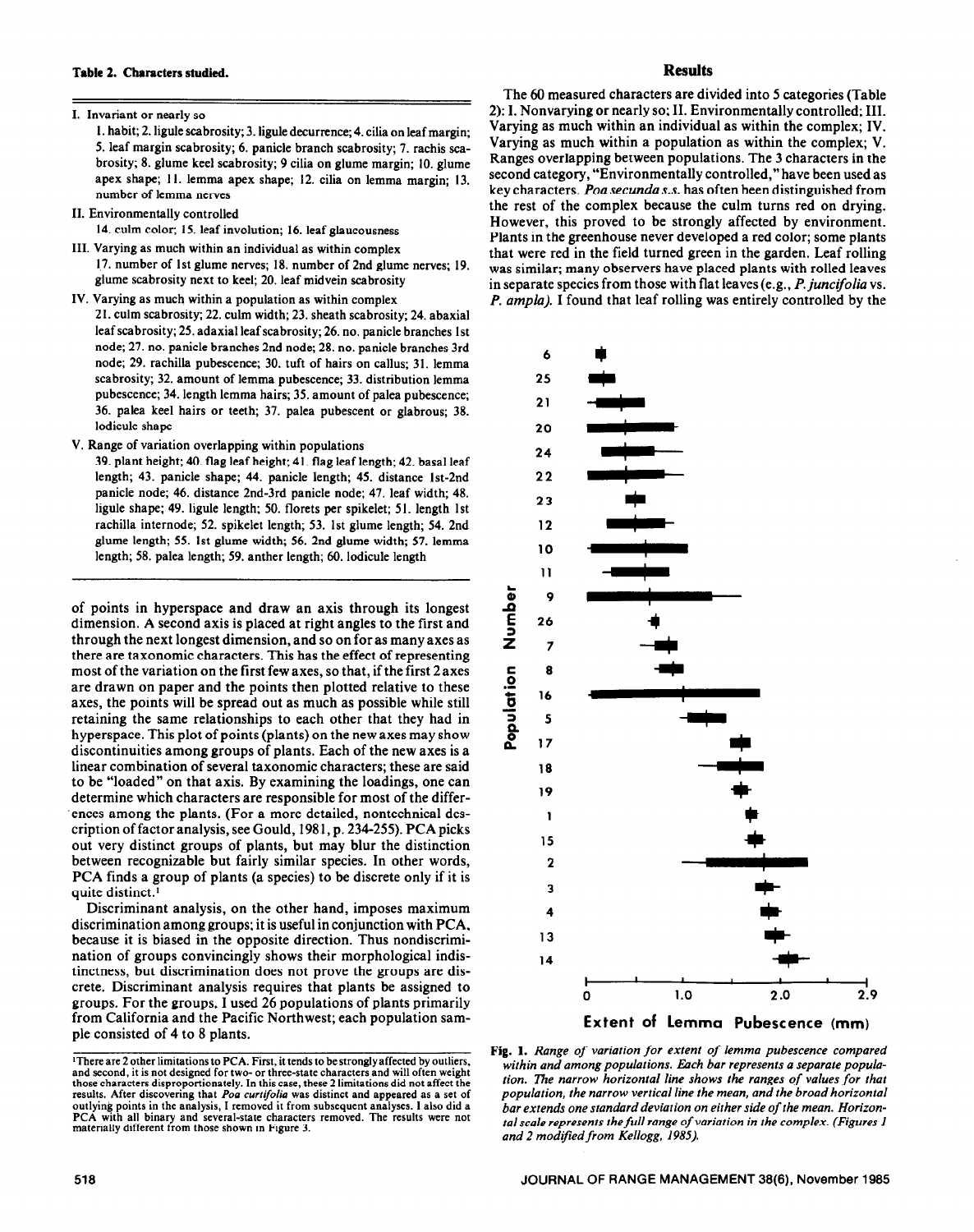amount of water the plant received during early growth. Glaucousness likewise varied with environment.

Obviously invariant characters cannot be used to distinguish species (Category 1); characters that vary widely within the individual are also excluded (Category III), as are environmentally influenced characters (Category 11). Characters varying as much within a population as within the complex may or may not be taxonomically useful; here the geographical distribution of those characters becomes important. If, for example, plants in one half of the range had scabrous lemmas, plants in the other half had glabrous ones, and there were a line of mixed populations down the middle, then 2 separate taxa would be recognized, with a hybrid zone. If, however, the mixed populations were scattered throughout the range, it would imply that such characters were polymorphic, not marking a separate evolutionary line. This is the case with the characters in the fourth category. The characters assume values apparently **at** random. The most interestingcharacter,"amount of pubescence first lemma"(#32), has been used in the past to distinguish, for example, *P. nevadensis* from *P. scabrella.* This character proved highly variable within many populations (Fig. 1). I found that no populations were completely glabrous.

Of the remaining 22 characters, none divided the complex into smaller groups. The ranges of variation overlapped from population to population (see Figure 2, plant height). Studies on the



*populations. Each bar represents a separate population, except 122 and narrow horizontal line shows the ranges of values for that population. the narrow vertical line the mean, and the broad horizontal bar extends one standard deviation on either side of the mean. Horizontal scale represents the full range of variation in the complex.* 

offspring of self-pollinated plants showed equally high variation. The bottom 2 bars in Figure 2 show plant height for family 29 and family 122; together they show a range equalling 89% of that of the whole complex. Other characters were similar.

Histograms for all characters were unimodal and approaching normal, again showing that no single character could be used to divide the complex into species. Bivariate plots of paired combinations of characters showed no concordance between the characters.

Principal components analysis on the 9 characters used by Hitchcock (1950) showed that his taxa intergrade and that the single characters he used to define species are not concondant with each other. A PCA using all 60 characters produced the result shown in Figure 3. *Poa curtifoliu* (diamonds) appears more or less



**Fig. 3.** *Principal components analysis. factor I vs. factor 2. Each axis is 6 standard deviations long. Key 10 symbols: diamonds-* **Poa** curtifolia; *open circles-open-panicled plants; triangles-large plants with short*  ligules; solid circles-all other plants. (Figures 3 and 4 copyright 1985, **Journal of the Arnold Arboretum;** *reproduced wirh permission.)* 

distinct from the other plants. Recall that PCA tends to blur the distinctions among taxa, so anything appearing discrete is proba bly quite recognizable in the field. The remainder of the plants did not fall into any sub-groupings. This was true even when *P. currifolia* was removed from the analysis, when quantitative characters only were used, when the 22 characters in category V were used alone, or when other combinations of factors were examined. In Figure 3, the horizontal axis represents a combination of measurements of vegetative features, and the vertical axis includes characters having to do with the size of spikelet parts. Thus *P. curtifolia* is distinguished by the combination of unusually large spikelets and florets, with short culms, leaves, and panicles.

The open circles represent plants with open panicles, known in **Fig. 2.** Range of variation for plant height compared within and among the past as *Poa gracillima*; they do not form a coherent group and populations. Each bar represents a separate population, except 122 and are not dis **29,** *which each represent the offspring of a self-pollinated plant. The ent* very large plants with short ligules, previously called *P. ampla.*  Like the open-panicled plants, they intergrade in all respects with the rest of the complex.

Discriminant analyses amplify the results of the PCA (Fig. 4). Here *Poa curtifolia* is still clearly separate, and the open-panicled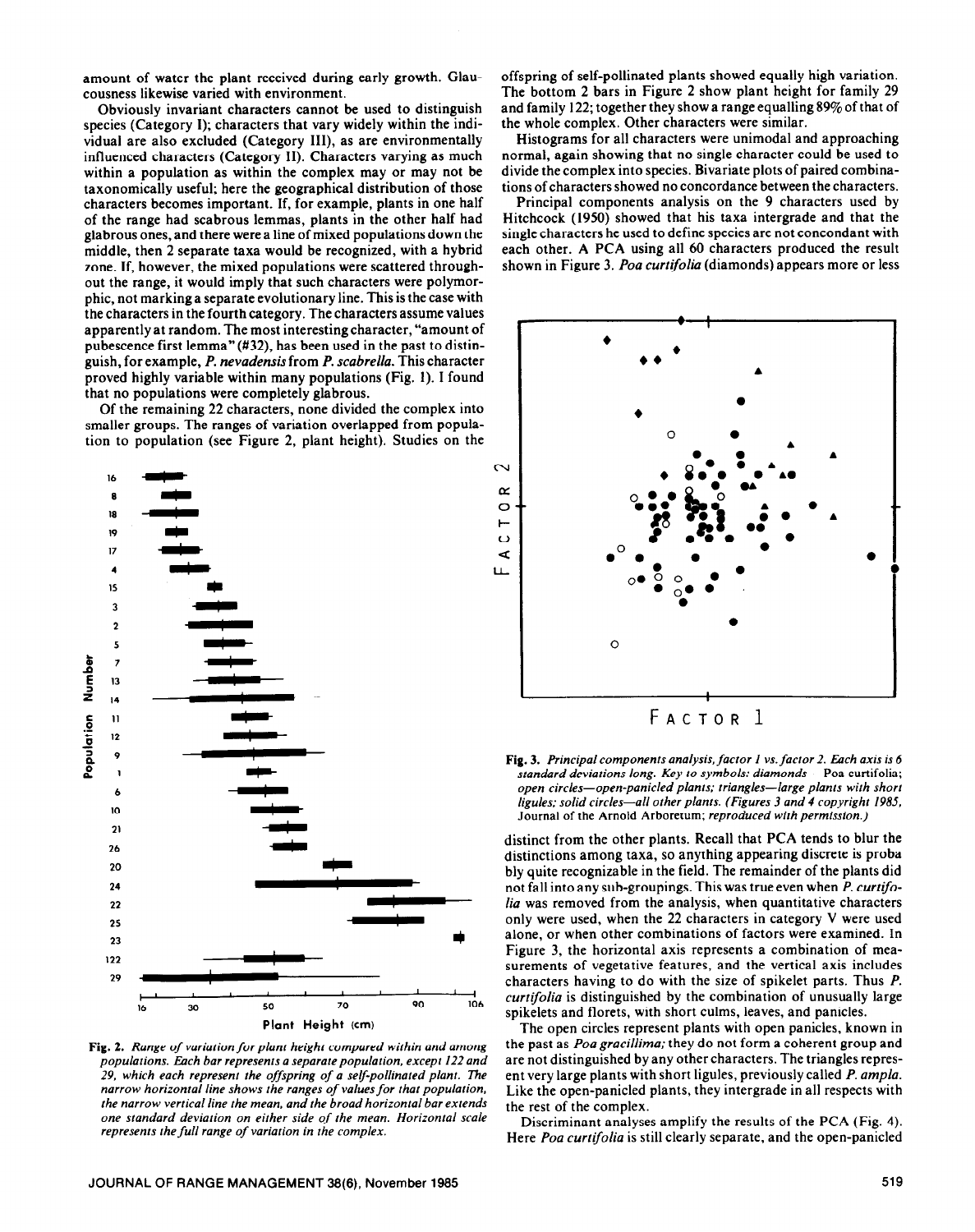

**Fig. 4.** *Discriminant analysis. Symbols as for Figure 3.* 

plants still intergrade with the remainder of the complex. This analysis has maximized the distinction between groups (populations), yet the latter group remains largely indistinguishable. Therefore, the character "open panicle"is not concordant with any other characters. The implications of this will be explored more fully in the discussion.

Large plants with short ligules appear very distinct in this analysis, discriminated primarily on the basis of basal leaf length, flag leaf length, and ligule length. However, because of the bias in the analysis, this is only weak evidence for calling this group a separate species. Similarly, because of the bias in PCA, those analyses provide only weak evidence for lumping it with the rest of the complex.

The numerical analyses, therefore, have shown that *Poa curtifolia* is distinct from the rest of *P. secunda,* and that *"P. gracillima"*  should not be considered a separate species. However, the results for "P. *ampla*" are equivocal.

Other characters are not helpful. Cross sections of leaves showed that members of the complex are variable with respect to leaf anatomy, but that the variation was heavily affected by the environment and not concordant with any aspect of morphology. Both Hitchcock et al. (1969) and Cronquist et al. (1977) have used phenology as a taxonomic character, separating species into those blooming in April, May, or June versus those blooming in July or August. I found that blooming date in the wild is correlated primarily with altitude and latitude. Plants bloom early in the growing season and then become dormant. Plants grown in the garden in Moscow, Ida., all bloomed over a single 17-day period in early May. Plants forced in the greenhouse bloomed consistently 3-4 weeks after being brought indoors. Thus, phenology is taxonomically uninformative.

Generally, members of the complex grow on neutral to strongly alkaline soils, which often have high amounts of soluble salts. Plants with open panicles and short ligules occur only on the walls of wet mossy gorges near Multnomah Falls above the Columbia River in Gregon. (These have been called *Poa multnomae* Piper or *P. gracillima* var. *multnomae* (Piper) C.L. Hitchcock or *P. gracillima* var. *multnomae* (Piper) C.L. Hitchcock.) Other plants with open panicles and long ligules are montane and are found most frequently in crevices in granite. Large glaucous plants are often found in apparently saline basins, although not restricted to such areas. These generalizations about ecology do not hold up to close inspection, however. To see if any edaphic characters correlated with morphology, I ran 3 multiple regressions of 7 soil characteristics (pH, soluble salts, Ca, Mg, P, K, and Ca:Mg) against basal leaf length, ligule length, and lemma length (3 characters shown by numerical taxonomy to be important in describing the total variation in the group.) *R* values were 0.092, 0.296 and 0.127, respectively. Edaphic factors thus do not explain the morphological variation. *Poa curtifolia* is the one

exception; it is restricted to serpentine soils in the Wenatchee Mountains of central Washington. Other members of the P. *secunda* complex are also found on serpentine soils, but they are not morphologically distinct.

#### **Discussion**

These analyses show that *Poa curtifolia* should be recognized as a distinct taxon. In addition to the characters discussed above, it can also be distinguished by its thick, almost succulent leaves often having a prominently white margin. Its chromosome number is 2n  $= 42$ , with good pairing at meiosis.

I prefer to consider species, minimally, as a group of plants with sets of concordant characters. These allow us to make generalizations of the sort "Plants with character X will also have character Y". A hypothetical example might be, "plants with glaucous leaves will also be summer-active." The character "open-panicle" does not allow any such generalizations. Because it is not concordant with any other characters, I do not recognize *"Poa gracillima"as*  separate from the rest of *P. secunda.* Although the open panicle may be an evolutionary novelty marking a separate lineage, it also may be a simple polymorphism or the product of a chance recombination event. Genetic **"accidents" may** represent incipient speciation, but they also may not. To find a nascent lineage is asking taxonomists for more prescience than they are likely to have.

This does not answer the question of whether the large plants with short ligules should be considered a separate species. Numerical analyses give equally good arguments for either recognizing the plants as a separate species or including them in *Poa secunda.* The very largest plants are distinct from the rest of the complex because of the relative sizes of parts. However, these unusually large plants are geographically isolated from each other, with neither distinct ecological requirements nor a distinct range. I have never found them growing in pure stands. Either they occur with other smaller members of the complex, or they occur as isolated plants in ditches or on cutbanks. They appear to be simply unusual genetic segregants that are particularly vigorous on extreme sites. This hypothesis is supported by the data on the offspring of self-pollinated plants. Some of the offspring were extremely large with respect to height, spikelet length, or some other quantitative character. Unusually large plants may thus be produced frequently by much smaller parent plants (see Figure 2 *Kellogg 29).* Even though they are easily recognized as extremes, they do not represent a separate lineage, and therefore should not be recognized by a separate name.

The formal, Latin-named species should be restricted to distinct recognizable lineages. A separate terminology, analogous to cultivar names in horticulture, can then be used for such forms as the strikingly large, glaucous plants with little lemma pubescence. The formally-named species are then reserved for evolutionary lineages, primarily to preserve common usage. Species names are conventionally used to reflect relationship. Plants in the same genus are thought to be more closely related than those in separate genera: plants in the same species are closer than those in separate species. I think that all the plants I include in *Poa secundaare* each others' closest relatives. To pull out one unit, e.g., *P. ampla,*  because it is useful for range managers, is to obscure the primary purpose of the classification; it implies that members of *P. ampla*  **are** more distantly related to members of *P. secunda* than they really are. Informal English classifications are the solution in this case. *P. ampla* can be called just "big bluegrass" as it has always been, without implying anything about relationship but conveying the necessary information about forage quality.

Does this mean then that the Latin classification is irrelevant to range managers? Not at all. Even though the primary objective of the Latin classification is to reflect evolutionary relationship, it often incorporates a wealth of useful biology. For instance, in my studies of *Poa secunda* I have discovered that the group is biologically quite uniform and that many of the apparent field differences